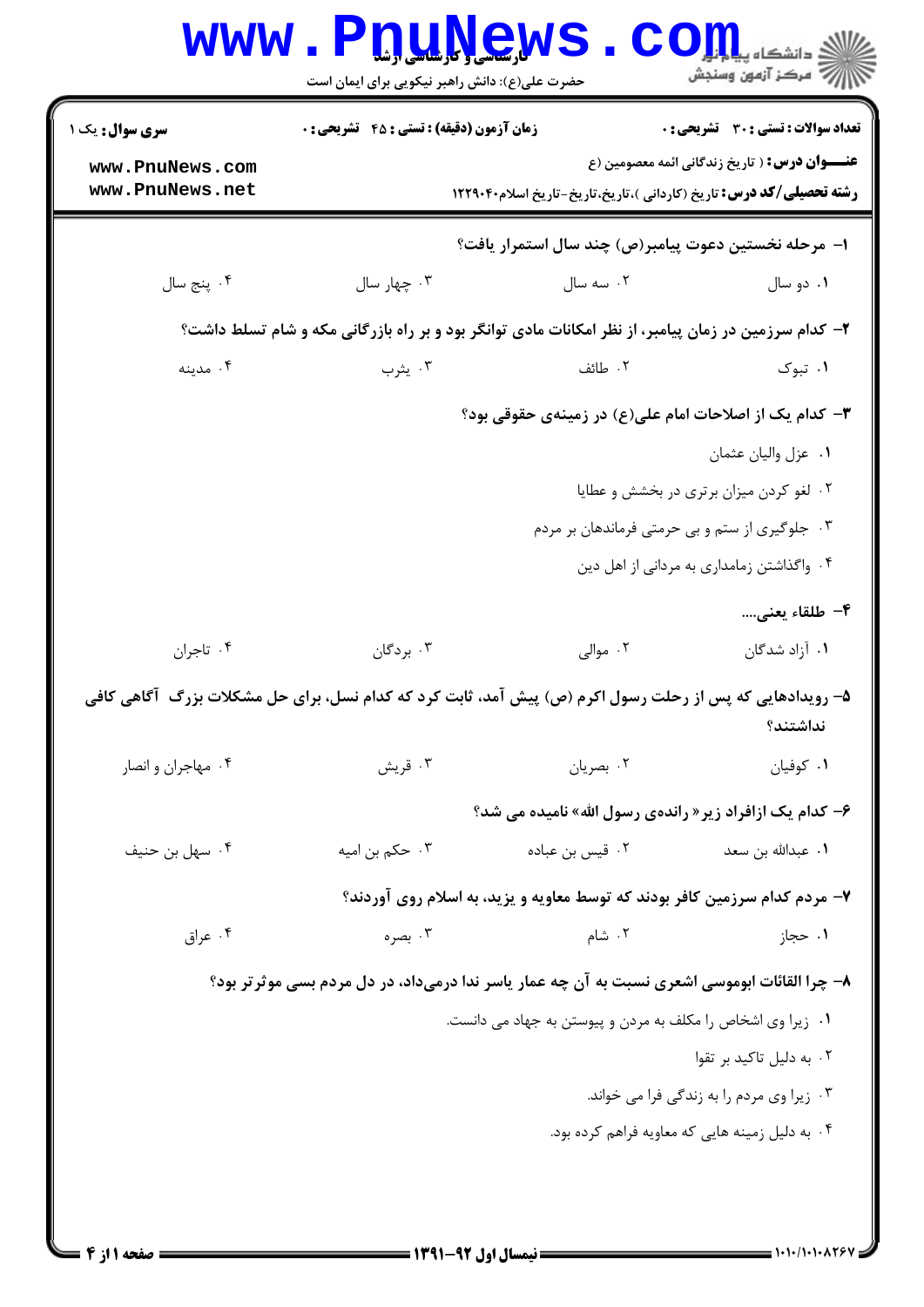| <b>WWW</b>                                                                                                                                   |                                                                         | <b>U.H. L.H. J.H. J.H. J.H.</b><br>حضرت علی(ع): دانش راهبر نیکویی برای ایمان است               | $O_{\blacksquare}$ دانشکاه پی<br>رُ⁄ کرڪز آزمون وسنڊش |  |
|----------------------------------------------------------------------------------------------------------------------------------------------|-------------------------------------------------------------------------|------------------------------------------------------------------------------------------------|-------------------------------------------------------|--|
| <b>سری سوال : ۱ یک</b>                                                                                                                       | <b>زمان آزمون (دقیقه) : تستی : 45 گتشریحی : 0</b>                       |                                                                                                | تعداد سوالات : تستي : 30 ٪ تشريحي : 0                 |  |
| www.PnuNews.com<br>www.PnuNews.net                                                                                                           |                                                                         | <b>رشته تحصیلی/کد درس:</b> تاریخ (کاردانی )،تاریخ،تاریخ-تاریخ اسلام۲۲۹۰۴۰                      | <b>عنـــوان درس:</b> تاریخ زندگانی ائمه معصومین (ع )  |  |
|                                                                                                                                              |                                                                         | ۹- کدام حزب پاسبانان« زیاد» بودند و می خواستند که سربازان شخص پیروز و شمشیرهای شخص غالب باشند؟ |                                                       |  |
| ۰۴ حمراء                                                                                                                                     | ۰۳ امويان                                                               | ۰۲ شکاکان                                                                                      | ۰۱ خوارج                                              |  |
|                                                                                                                                              |                                                                         | ∙۱− شرم آورترین و دشوارترین دوره تاریخی که بر امت اسلام گذشت، دوران حکومت چه کسی بود؟          |                                                       |  |
| ۰۴ عثمان                                                                                                                                     | ۰۳ عمر                                                                  | ۰۲ معاویه                                                                                      | ۰۱ ابوبکر                                             |  |
| 11- کدام امام با شهادت مصیبت بار خویش، اراده ی خفته ی جامعه را که زیر تأثیر اعمال بدعتآمیز و من درآوردی مذهبی قرار<br>گرفته بود، بیدار ساخت؟ |                                                                         |                                                                                                |                                                       |  |
| ۰۴ امام رضا(ع)                                                                                                                               | ۰۳ امام حسین(ع)                                                         | ۰۲ امام حسن(ع)                                                                                 | ۰۱ امام علی(ع)                                        |  |
|                                                                                                                                              |                                                                         | ۱۲- کدا م شخص نخستین فردی بود که مردم را در بصره به مذهب مرجئه دعوت کرد؟                       |                                                       |  |
|                                                                                                                                              | ۰۲ مغیرهٔ بن شعبه                                                       |                                                                                                | ۰۱ ابوهريره                                           |  |
|                                                                                                                                              | ۰۴ عمرو بن عاص                                                          |                                                                                                | ٠٣ حسان بن بلال المزنى                                |  |
|                                                                                                                                              |                                                                         | ۱۳–   پیشنهاد سومی که از سوی دشمنان به امام حسین(ع)ارائه شد چه بود؟                            |                                                       |  |
| ٠٢ در حجاز يعني مكه يا مدينه باقي بماند.                                                                                                     |                                                                         |                                                                                                | ۰۱ به یکی از مرزهای دور دست اسلامی مانند یمن برود.    |  |
| ۰۴ خودداری از بیعت و ماندن در کوفه                                                                                                           |                                                                         |                                                                                                | ۰۳ قیام و انقلاب خود را در صحنه ی حوادث رهبری کند.    |  |
|                                                                                                                                              |                                                                         | ۱۴– کدام مورد از نتایج و آثار انقلاب امام حسین(ع) در جامعه مسلمین نبود؟                        |                                                       |  |
| ۰۲ در هم شکستن چهار چوب ساختگی دینی                                                                                                          |                                                                         |                                                                                                | ۰۱ نابودی بنی امیه                                    |  |
|                                                                                                                                              | ۰۴ احساس گناه                                                           |                                                                                                | ۰۳ اخلاق جدید                                         |  |
|                                                                                                                                              |                                                                         |                                                                                                | ۱۵– کدا م واقعه در سال ۶۵ هجری روی داد؟               |  |
| ٠٢ قيام توابين                                                                                                                               |                                                                         |                                                                                                | ٠١ قيام بن اشعت                                       |  |
|                                                                                                                                              | ۰۴ قیام مردم مدینه                                                      |                                                                                                | ۰۳ شورش مطرف بن مغيره                                 |  |
|                                                                                                                                              |                                                                         | ۱۶– کدام حرکت وظیفه ی مهم امام محمد باقر(ع) در آن زمان بود؟                                    |                                                       |  |
|                                                                                                                                              |                                                                         |                                                                                                | ٠١. برانگيختن وجدان انقلابي افراد مسلمان              |  |
|                                                                                                                                              | ۰۲ نشان دادن صفات ممیز و برجسته تشیع به وسیله ی توسعه و نشر مفاهیم مکتب |                                                                                                |                                                       |  |
| ۰۳ نشر و توسعه صحیفه ی سجادیه                                                                                                                |                                                                         |                                                                                                |                                                       |  |
|                                                                                                                                              |                                                                         |                                                                                                | ۰۴ تهیه ی برنامه فکری و آگاهی عقیدتی و روانی امت      |  |
|                                                                                                                                              |                                                                         |                                                                                                |                                                       |  |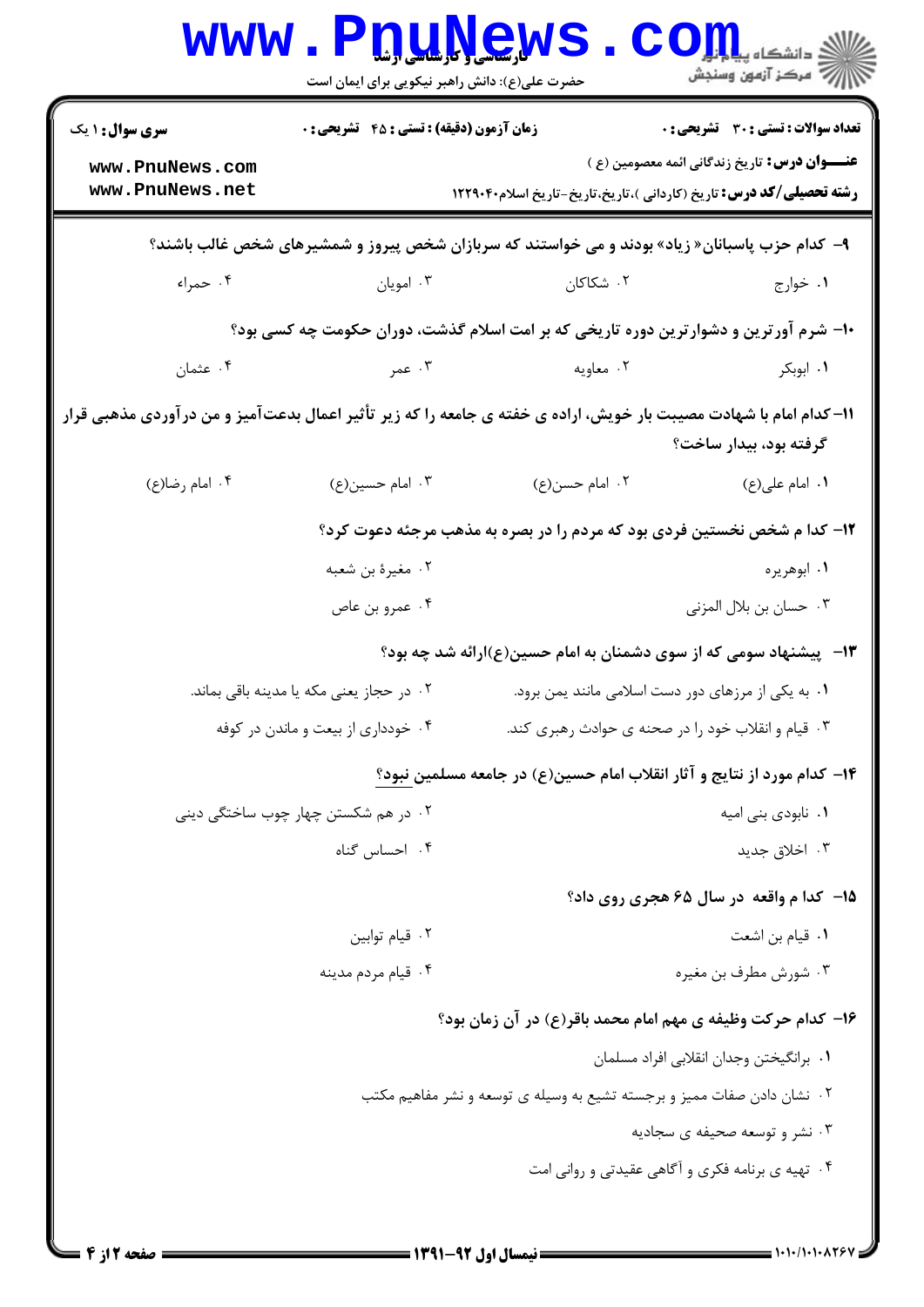| <b>WWW</b>                                                                                                                                                             |                                                                  | <b>دارساسی و تارشاسی ار</b><br>حضرت علی(ع): دانش راهبر نیکویی برای ایمان است                                       | $OII_{\rm s}$ دانشگاه پی<br>رآب مرڪز آزمون وسنڊش     |  |
|------------------------------------------------------------------------------------------------------------------------------------------------------------------------|------------------------------------------------------------------|--------------------------------------------------------------------------------------------------------------------|------------------------------------------------------|--|
| <b>سری سوال :</b> ۱ یک                                                                                                                                                 | زمان آزمون (دقیقه) : تستی : 45 آتشریحی : 0                       |                                                                                                                    | <b>تعداد سوالات : تستی : 30 ٪ تشریحی : 0</b>         |  |
| www.PnuNews.com<br>www.PnuNews.net                                                                                                                                     |                                                                  | <b>رشته تحصیلی/کد درس:</b> تاریخ (کاردانی )،تاریخ،تاریخ-تاریخ اسلام۱۲۲۹۰۴۰                                         | <b>عنـــوان درس:</b> تاریخ زندگانی ائمه معصومین (ع ) |  |
| ۱۷- این سخن از کیست؟«امام صادق(ع) چشمه های دانش و حکمت را در روی زمین شکافت و برای مردم درهایی از دانش<br>گشود که پیش از او معهود نبود و جهان از دانش وی سرشار گردید.» |                                                                  |                                                                                                                    |                                                      |  |
| ۰۴ زرارهٔ                                                                                                                                                              | ۰۳ ابن عینیه                                                     | ۰۲ ابوحنيفه                                                                                                        | ٠١. جاحظ                                             |  |
|                                                                                                                                                                        |                                                                  | ۱۸– کدام یک از فعالیت های بنیادی امام صادق(ع) می باشد؟                                                             |                                                      |  |
|                                                                                                                                                                        | ٢. مقابله با اوضاع سياسى فاسد                                    | ۰۱ ایستادگی قاطعانه در برابر شبهه های غرض آلود در عقاید                                                            |                                                      |  |
|                                                                                                                                                                        | ۰۴ ترجمه کتاب های یونانی و فارسی<br>۰۳ نظارت بی واسطه بر شیعیانش |                                                                                                                    |                                                      |  |
|                                                                                                                                                                        |                                                                  | ۱۹– امام موسی بن جعفر(ع) کدام یک از یاران خود را از فرمان عدم پذیرش مسئولیت دولتی خود ،استثناء کرد؟                |                                                      |  |
| ۰۴ عبدالله بن سنان                                                                                                                                                     | ۰۳ میرطاووس                                                      | ۰۲ علی بن یقطین                                                                                                    | ۰۱ صفوان                                             |  |
|                                                                                                                                                                        |                                                                  | ۲۰- فعالیت آشکار، برای امام موسی بن جعفر(ع) کدام فرصت را به وجود آورد؟                                             |                                                      |  |
|                                                                                                                                                                        | ۰۲ درمان نادانی امت از عقاید و احکام اسلام                       |                                                                                                                    | ۰۱ به دست گرفتن قدرت رهبری                           |  |
|                                                                                                                                                                        | ۰۴ مناظره با هارون الرشيد                                        |                                                                                                                    | ۰۳ سازماندهی برخی از گروه های شیعه                   |  |
| <b>ا۲-</b> از مهم ترین و خطرناک ترین شورش های که عباسیان با آن روبه رو گردیدند؟                                                                                        |                                                                  |                                                                                                                    |                                                      |  |
|                                                                                                                                                                        | ۰ <sup>۲</sup> شورش زیدبن علی                                    |                                                                                                                    | ۰۱ شورش مختار ثقفی                                   |  |
|                                                                                                                                                                        | ۰۴ شورش على بن سعيد                                              |                                                                                                                    | ٠٣ شورش محمدبن ابراهيم الحسين                        |  |
|                                                                                                                                                                        |                                                                  | ۲۲– کدام یک از خلفای عباسی فرمان داد، فرزندان عباس، دولتمردان و سران سپاهش با امام رضا(ع) به عنوان ولایت عهدی      | بيعت كنند؟                                           |  |
| ۰۴ متوکل                                                                                                                                                               | ۰۳ معتضد                                                         | ۰۲ معتصم                                                                                                           | ۱. مأمون                                             |  |
|                                                                                                                                                                        |                                                                  | ۲۳- برنامه و روش کار مأمون برای دور ساختن امامان(ع) از مردم و دور کردن خطر آنان معمولاً به چه طریقی انجام می گرفت؟ |                                                      |  |
| ٠١ كوشش در جلب عواطف امامان<br>۰۲ غرق کردن امامان(ع) در دستگاه دولتی                                                                                                   |                                                                  |                                                                                                                    |                                                      |  |
| ۰۴ محاصره و تبعید به مناطق دور دست                                                                                                                                     |                                                                  |                                                                                                                    | ۰۳ زیر نظر گرفتن حرکات شورشی                         |  |
|                                                                                                                                                                        |                                                                  | ۲۴– صغر سن کدام امام از پدیده های اعجاز آمیز او بود، که در حکام آن زمان، اثری فوق العاده گذاشته است؟               |                                                      |  |
| ۰۴ امام باقر(ع)                                                                                                                                                        | ۰۳ امام جواد(ع)                                                  | ۰۲ امام مهدی(ع)                                                                                                    | ۰۱ امام صاق(ع)                                       |  |
|                                                                                                                                                                        |                                                                  | ۲۵– کدام یک از خلفای عباسی دریافت، اگر امام هادی(ع) از مراقبتش دور باشد،برای دولتش خطرناک خواهد بود؟               |                                                      |  |
| ۰۴ متوکل                                                                                                                                                               | ۰۳ موفق                                                          | ۰۲ هارون                                                                                                           | ۱. معتمد                                             |  |
| <b>13 صفحه 3 از 4</b>                                                                                                                                                  |                                                                  |                                                                                                                    | = 1・1・/1・1・۸۲۶۷                                      |  |